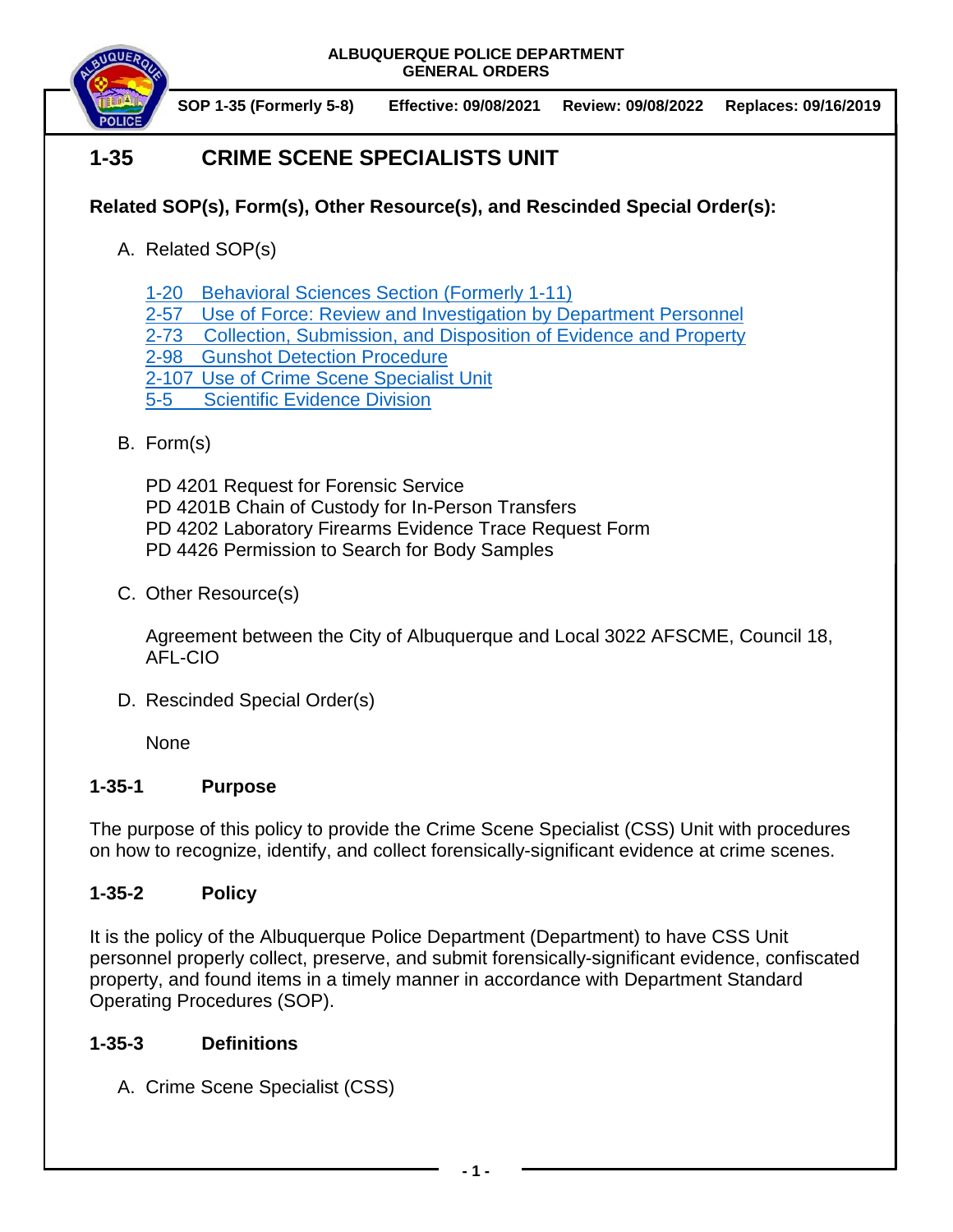



**7**

**SOP 1-35 (Formerly 5-8) Effective: 09/08/2021 Review: 09/08/2022 Replaces: 09/16/2019**

Civilian Department personnel who are responsible for recognizing, collecting, and preserving all forensically-significant evidence at crime scenes and properly submitting that evidence to Scientific Evidence Division (SED) personnel for analysis.

B. Life-threatening Injury

Any injury that involves serious physical harm that may result in significant or permanent disfigurement or the loss of a major bodily organ or function, including, but not limited to, the loss of a limb, paralysis, or the loss of eyesight; that may necessitate medical or surgical intervention to prevent permanent impairment; that could potentially cause a significant reduction in the quality of life; or that has the likelihood of causing death.

C. Serious Crimes Call-Out

A serious crimes call-out is generated when an individual sustains a life-threatening injury.

## **1-35-4 Duties and Responsibilities**

- A. Criminalistics Investigations Section Lieutenant
	- 1. The Lieutenant shall:
		- a. Report to the Commander of the SED; and
		- b. Have supervisory responsibility for the CSS Unit supervisors, Major Crime Scene Team (MCST) Sergeant, and the Forensic Photography Unit Supervisor.

## B. Crime Scene Specialist Unit Supervisor

- 1. The CSS Unit supervisor shall:
	- a. Report directly to the Criminalistics Investigations Section Lieutenant;
	- b. Primarily be responsible for ensuring services delivered by the CSS Unit are of the highest possible quality;
	- c. Maintain quality control by regularly monitoring their personnel;
	- d. Conduct random inspections of evidence submitted by the CSS Unit to the Evidence/Disposition Unit to verify evidence:
		- i. Is properly marked, initialed, and tagged;
		- ii. Is properly packaged and preserved; and
		- iii. For photographs, are of high quality and follow the proper procedure.
	- e. Conduct a monthly, formal inspection of CSS Unit personnel, vehicles, and CSS Unit equipment;
	- f. Issue and maintain crime scene-specific property to CSS Unit personnel.
		- i. Repair and maintenance of CSS Unit equipment shall be coordinated through appropriate SED personnel.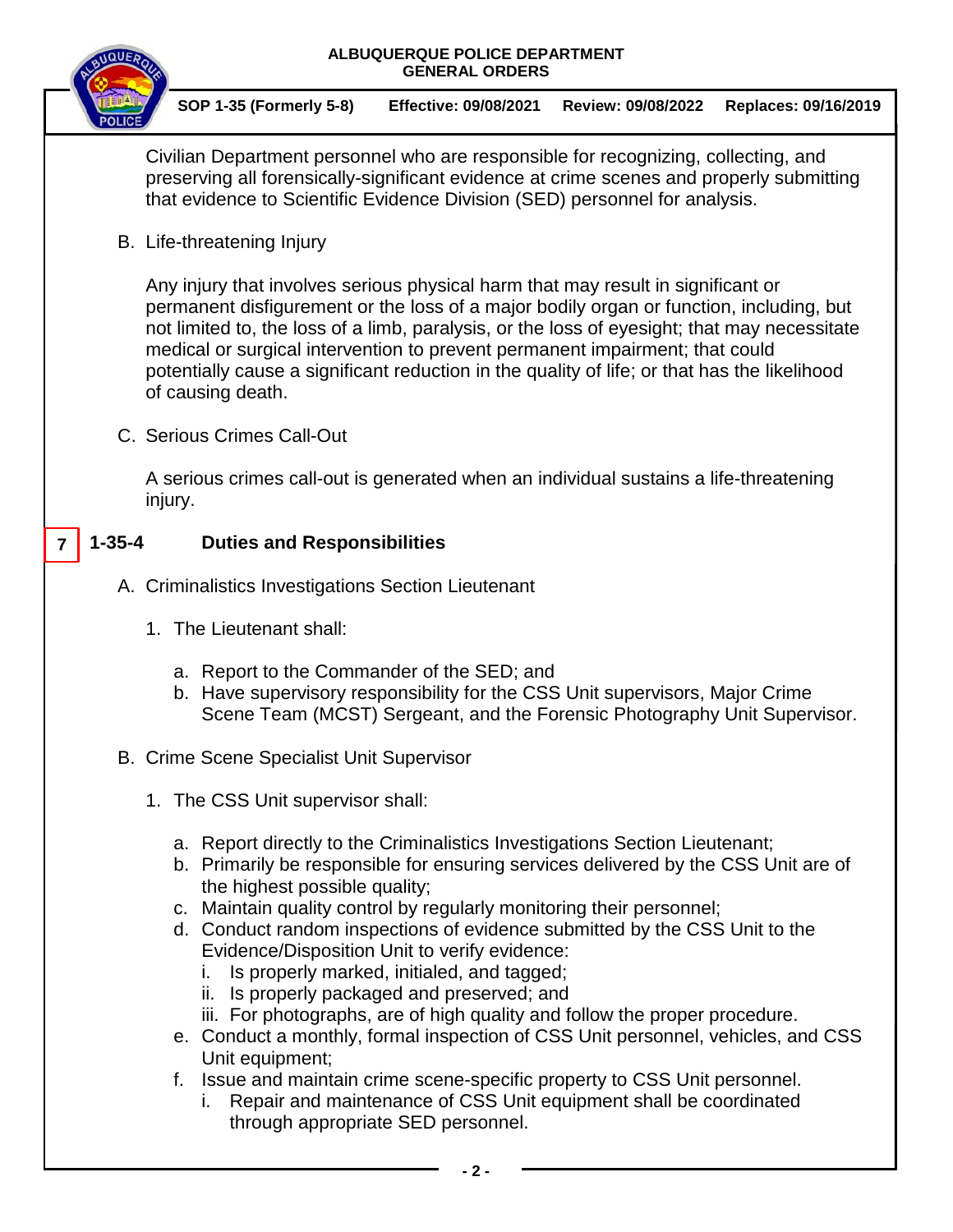

**SOP 1-35 (Formerly 5-8) Effective: 09/08/2021 Review: 09/08/2022 Replaces: 09/16/2019**

- C. Crime Scene Specialist (CSS)
	- 1. The CSS shall:
		- a. Collect evidence and process a crime scene, consistent with SOP Collection, Submission, and Disposition of Evidence and Property;
		- b. For Major Crime Scene Team (MCST) call-outs: i. Assist the MCST at crime scenes, as requested; and ii. Identify the inner crime scene perimeter and secure it with red crime scene tape.
		- c. Write Uniform Incident Reports and supplemental narrative reports on all CSS Unit calls for service when evidence is collected;
			- i. If evidence is not collected, notify sworn personnel who complete the Uniform Incident Report to reference in their report that no evidence was collected.
			- ii. The CSS Unit personnel shall also add remarks to their call in the Computer-Aided Dispatch (CAD) system indicating whether or not evidence was collected and what type of evidence.
		- d. Maintain a weekly and monthly worksheet;
		- e. Assist and train personnel in crime scene procedures;
		- f. Work shift hours that fulfill the needs of the section to provide the most efficient coverage of calls on a City-wide basis; and
		- g. Maintain flexible duty hours in order to meet the needs of the Department.

#### **1-35-5 Evidence Handling and Storage 6**

- A. CSS Unit personnel shall follow all procedures in SOP Collection, Submission, and Disposition of Evidence and Property.
	- 1. CSS Unit personnel are responsible for the proper preservation and safeguarding of evidence, confiscated property, and found items until it has been turned into the Metropolitan Forensic Science Center (MFSC or "Crime Lab") triage room.
- B. Use of Crime Lab Evidence Storage Lockers
	- 1. The CSS Unit evidence storage lockers are in the triage room of the MFSC or "Crime Lab".
		- 2. The CSS shall:

**N/A**

- a. Fill out the evidence storage locker logbook also located in the MFSC triage room;
- b. Place all items of evidence, confiscated property, and found items in the triage room evidence storage lockers at the MFSC by the end of shift;
- c. CSS Unit personnel shall deposit evidence in the evidence storage locker, which shall be tagged properly;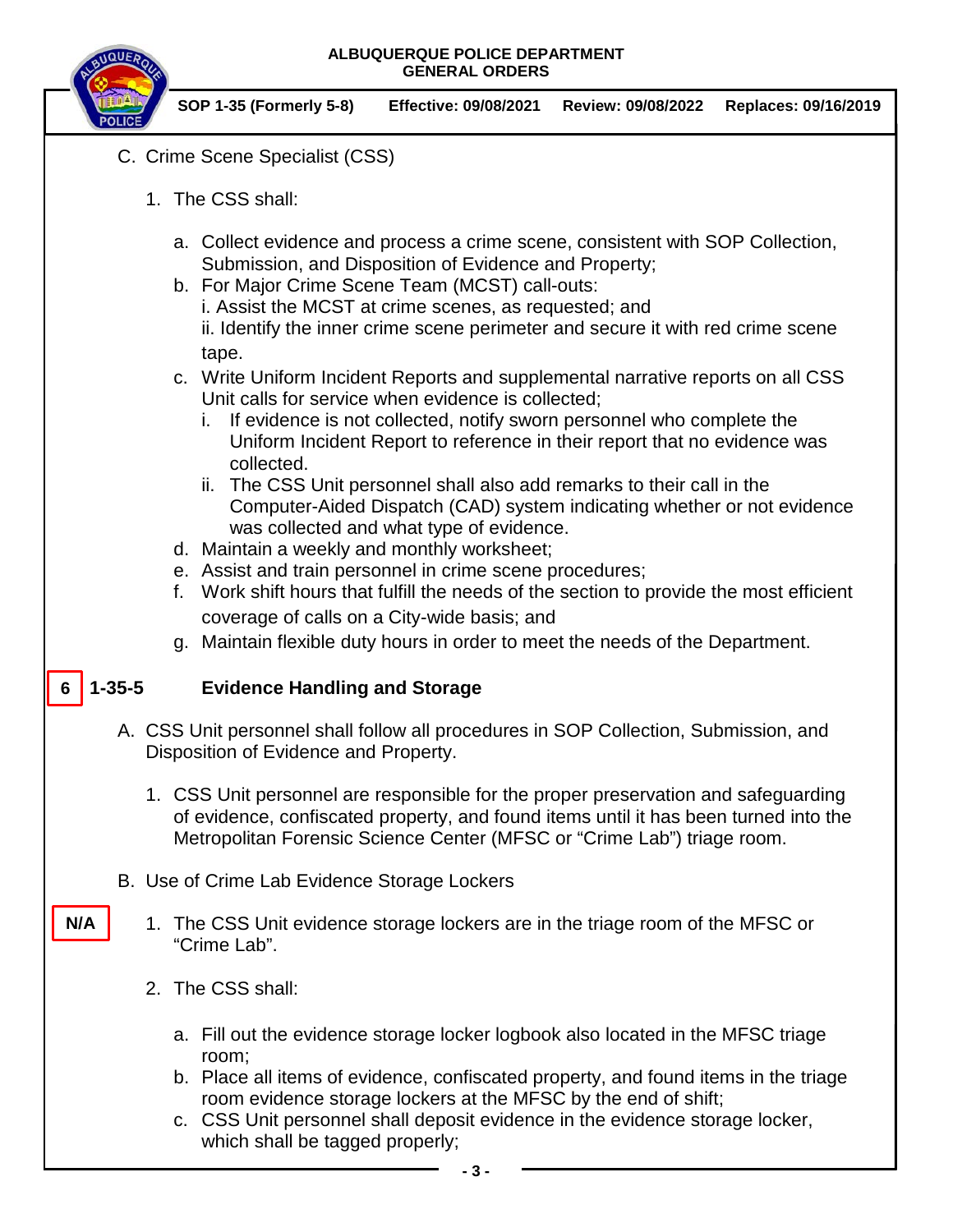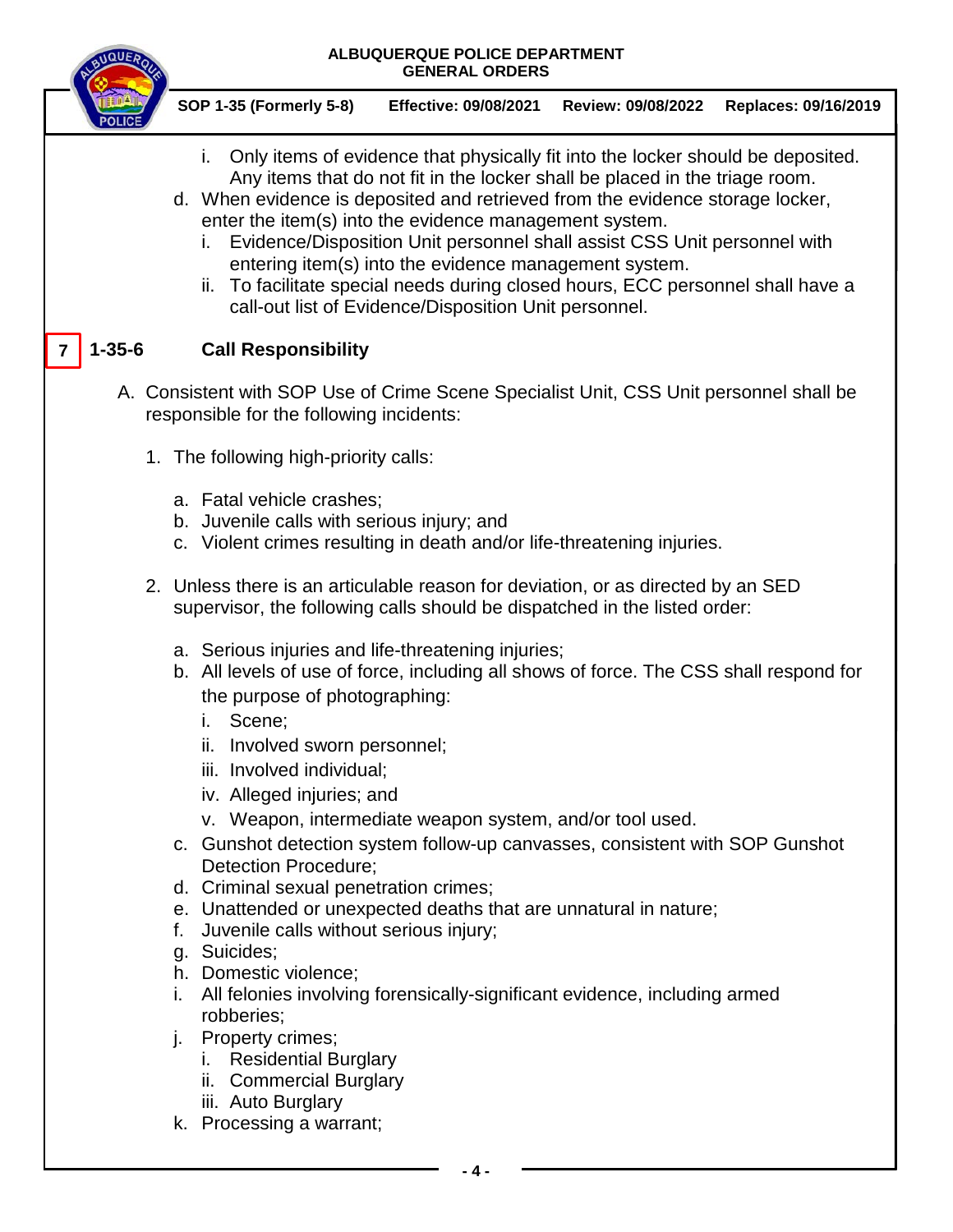

**SOP 1-35 (Formerly 5-8) Effective: 09/08/2021 Review: 09/08/2022 Replaces: 09/16/2019**

- l. Accidental discharges of Department-issued firearms and intermediate weapon systems, except for training purposes; and
- m. Photo call only or comments are left when an officer leaves the scene.
	- i. Any call as requested by the Chief of Police or their designee or an SED supervisor. The CSS shall assist Field Services Bureau (FSB) sworn personnel, or detectives from other units, to identify crime characteristics or special circumstances that exist.
	- ii. The CSS shall assist other federal, state, and local law enforcement agencies as approved by the CSS Unit supervisor.
- B. Department personnel should be aware that CSS Unit personnel shall respond to calls in order of priority.
- C. CSS Unit personnel shall notify the on-duty CSS Unit supervisor or SED supervisor on the nature of the following calls: **6**
	- 1. Homicides;
	- 2. Calls involving life-threatening injuries;
	- 3. Suicides;
	- 4. Shootings;
	- 5. Stabbings;
	- 6. Child abuse calls resulting life threatening injury or death;
	- 7. All Department personnel (sworn and civilian) injured or killed;
	- 8. A request for service by outside agencies; and
	- 9. Any call that may be widely publicized.
	- D. ECC personnel shall not dispatch CSS Unit personnel as primary on calls for service if the call contains the individual's information (i.e., name and date of birth), if the individual may still be present, if the location has a direct hazard, or if other unsafe situations exist.
		- 1. When CSS Unit personnel are dispatched to a call they believe to be inappropriate, they shall try to resolve the matter through their chain of command.
	- E. ECC personnel shall not dispatch a CSS to a call for service for a property crime if there is only one CSS in service.
	- F. CSS Unit personnel shall not clear for lunch, log out of service, or log off of the CAD system if a high-priority CSS call is holding, unless cleared by their supervisor.